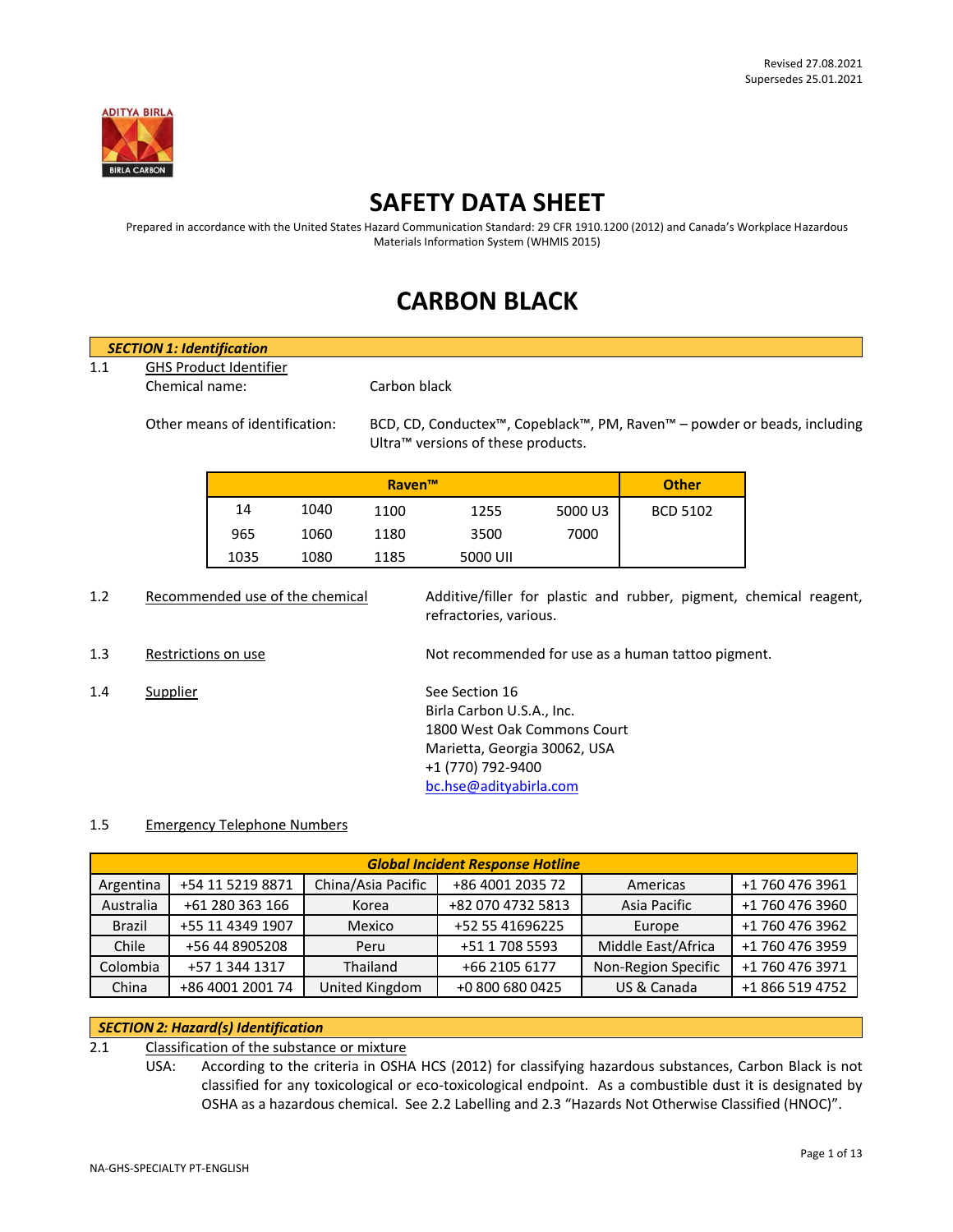- Canada: According to the criteria in the Canadian Hazardous Product Regulation (HPR) known as Worker Hazardous Material Information System 2015 (WHMIS 2015) carbon black is not classified for any health hazards. Carbon Black is classified as a Combustible Dust.
- GHS: According to the criteria in GHS (UN) for classifying hazardous substances, Carbon Black is not classified for any physio-chemical, toxicological or eco-toxicological endpoint. See 2.4 "Other Hazards"

| 2.2 | <b>GHS Label Elements</b> |                                                                  |
|-----|---------------------------|------------------------------------------------------------------|
|     | Signal word:              | WARNING                                                          |
|     | Hazard statements:        | May form explosible dust-air mixture if dispersed.               |
|     | Pictogram:                | None. Not currently available for combustible dust hazard.       |
|     | Precautionary statements: | Keep away from all ignition sources including heat, sparks, and  |
|     |                           | flame.                                                           |
|     |                           | Prevent dust accumulations to minimize explosion hazard.         |
|     |                           | Control dust exposures to below applicable occupational exposure |
|     |                           | limits.                                                          |

2.3 Hazards Not Otherwise Classified (HNOC): Carbon black may form an explosible dust-air mixture if dispersed. Carbon black can burn or smolder at temperatures greater than 400ºC (>752ºF) releasing hazardous products such as carbon monoxide (CO), carbon dioxide, and oxides of sulfur. Effective engineering practices, good housekeeping practices, and effective dust removal systems are necessary to minimize carbon black emissions and resultant build-up on horizontal and vertical surfaces. Fugitive carbon black emissions should be minimized and housekeeping practices should be instituted.

## 2.4 Other Hazards

Eye: May cause reversible mechanical irritation.

- Skin: May cause mechanical irritation, soiling, and drying of skin. No cases of sensitization in humans have been reported.
- Inhalation: Dust may be irritating to the respiratory tract. Provide local exhaust ventilation. See Section 8.
- Ingestion: Adverse health effects are not expected.
- Carcinogenicity: Carbon black is listed by the International Agency for Research on Cancer (IARC) as a Group 2B substance (*possibly carcinogenic to humans).* See Section 11.

## *SECTION 3: Composition/information on ingredients*

3.1 Substance

Carbon Black (amorphous)100%

Common name(s), synonym(s) of the substance: furnace black

CAS number and other unique identifiers for the substance CAS number: 1333-86-4 EINECS-RN: 215-609-9

## *SECTION 4: First-aid measures*

## 4.1 Description of first-aid measures

Inhalation: Take affected persons into fresh air. If necessary, restore normal breathing through standard first aid measures.

Skin: Wash skin with mild soap and water. If symptoms persist, seek medical attention.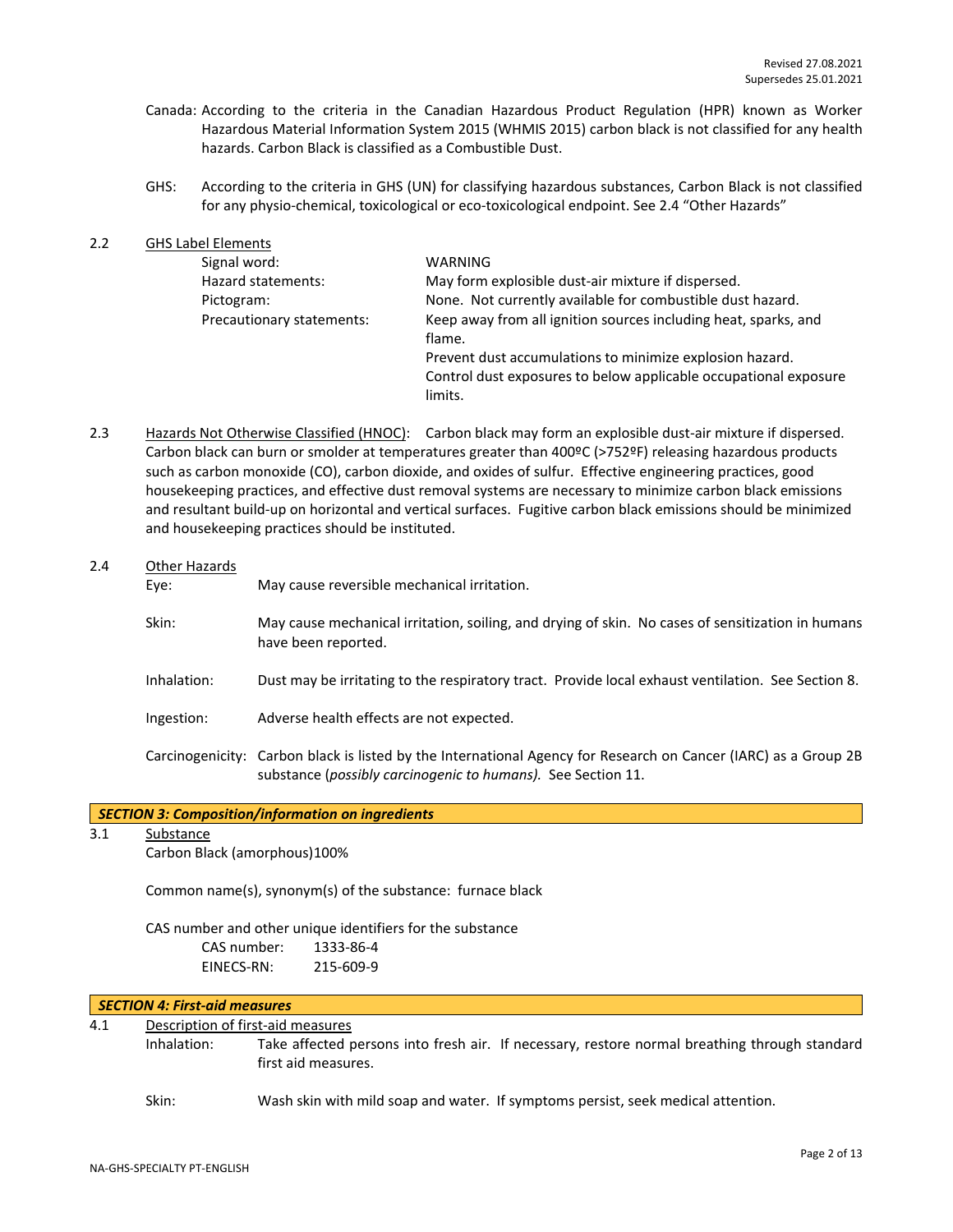- Eye: Rinse eyes thoroughly with large volumes of water keeping eyelids open. If symptoms develop, seek medical attention.
- Ingestion: Do not induce vomiting. If conscious, give several glasses of water. Never give anything by mouth to an unconscious person.
- 4.2 Most important symptoms, both acute and delayed Symptoms: Irritating to the eyes and respiratory tract if exposed above the occupational exposure limits. See Section 2.
- 4.3 Indication of any immediate medical attention and special treatment needed Note to physicians: Treat symptomatically

|     | <b>SECTION 5: Fire-fighting measures</b>              |  |                                                                                                                                                                                                                                                      |  |  |
|-----|-------------------------------------------------------|--|------------------------------------------------------------------------------------------------------------------------------------------------------------------------------------------------------------------------------------------------------|--|--|
| 5.1 | Extinguishing media<br>Suitable extinguishing media:  |  | Use foam, carbon dioxide $(CO_2)$ , dry chemical, or water fog. A fog spray is<br>recommended if water is used.                                                                                                                                      |  |  |
|     | Unsuitable extinguishing media:                       |  | Do not use high pressure media which could cause the formation of a<br>potentially explosible dust-air mixture.                                                                                                                                      |  |  |
| 5.2 | Special hazards arising from the substance or mixture |  |                                                                                                                                                                                                                                                      |  |  |
|     | Special hazards arising from the chemical:            |  | It may not be obvious that carbon black is burning unless the material<br>is stirred and sparks are apparent. Carbon black that has been on fire<br>should be closely observed for at least 48 hours to ensure no<br>smoldering material is present. |  |  |
|     | <b>Hazardous Combustion Products:</b>                 |  | Carbon monoxide (CO), carbon dioxide (CO <sub>2</sub> ), and oxides of sulfur.                                                                                                                                                                       |  |  |
| 5.3 | Advice for fire fighters                              |  |                                                                                                                                                                                                                                                      |  |  |
|     | Special protective equipment for fire-fighters:       |  | Wear full protective firefighting gear, including self-<br>contained breathing apparatus (SCBA). Wet carbon black<br>produces very slipper walking surfaces.                                                                                         |  |  |

|     | <b>SECTION 6: Accidental release measures</b>         |                                                                                                                                                                                                                                                |  |  |  |  |
|-----|-------------------------------------------------------|------------------------------------------------------------------------------------------------------------------------------------------------------------------------------------------------------------------------------------------------|--|--|--|--|
| 6.1 |                                                       | Personal precautions, protective equipment and emergency procedures                                                                                                                                                                            |  |  |  |  |
|     | Personal precautions:                                 | Wet carbon black produces slippery walking surfaces. Avoid dust formation.                                                                                                                                                                     |  |  |  |  |
|     |                                                       | Wear appropriate personal protective equipment and respiratory protection.                                                                                                                                                                     |  |  |  |  |
|     |                                                       | See Section 8.                                                                                                                                                                                                                                 |  |  |  |  |
|     | For emergency responders:                             | Use personal protective equipment recommended in section 8.                                                                                                                                                                                    |  |  |  |  |
| 6.2 | Environmental precautions                             |                                                                                                                                                                                                                                                |  |  |  |  |
|     | Environmental precautions:                            | Carbon black poses no significant environmental hazards. Contain spilled<br>product on land, if possible. As a matter of good practice, minimize<br>contamination of sewage water, soil, groundwater, drainage systems, or<br>bodies of water. |  |  |  |  |
| 6.3 | Methods and materials for containment and cleaning up |                                                                                                                                                                                                                                                |  |  |  |  |
|     | Methods for containment:                              | Prevent further leakage or spillage if safe to do so.                                                                                                                                                                                          |  |  |  |  |
|     | Methods for cleaning up:                              | Small spills should be vacuumed when possible. Dry sweeping is not<br>recommended. A vacuum equipped with high efficiency particulate air (HEPA)                                                                                               |  |  |  |  |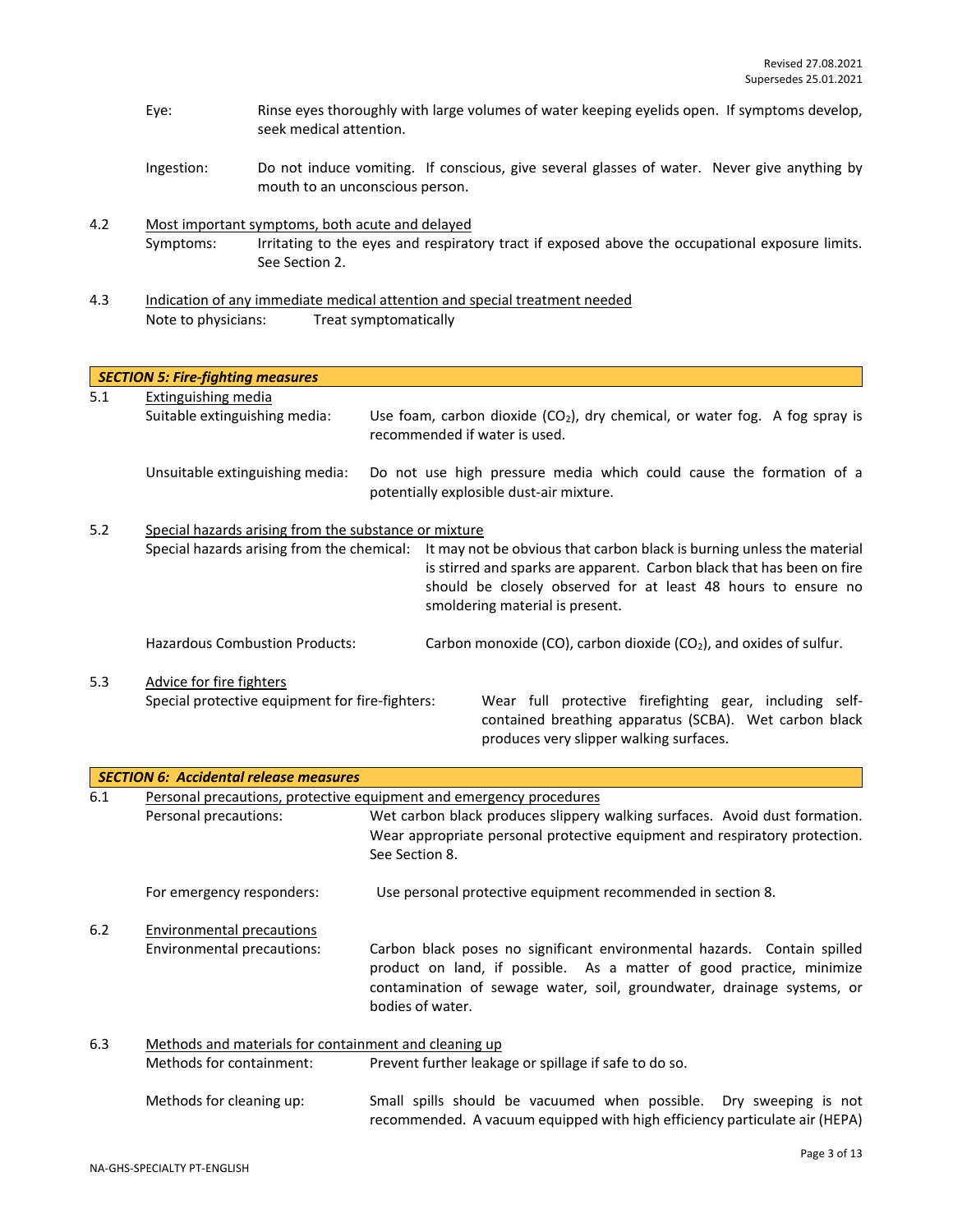filtration is recommended. If necessary, light water spray will reduce dust for dry sweeping. Large spills may be shoveled into containers. See Section 13.

6.4 Reference to other sections Reference to other sections: See section 8. See section 13.

## *SECTION 7: Handling and storage*

## 7.1 Precautions for safe handling

Advice on safe handling: Avoid dust formation. Do not breathe dust. Provide appropriate local exhaust to minimize dust formation. Do not use compressed air.

> Take precautionary measures against static discharges. Provide adequate precautions, such as electrical grounding and bonding, or inert atmospheres. Grounding of equipment and conveying systems may be required under certain conditions. Safe work practices include the elimination of potential ignition sources in proximity to carbon black dust; good housekeeping to avoid accumulations of dust on all surfaces; appropriate exhaust ventilation design and maintenance to control airborne dust levels to below the applicable occupational exposure limit. If hot work is required, the immediate work area must be cleared of carbon black dust.

General hygiene considerations: Handle in accordance with good industrial hygiene and safety practices.

## 7.2 Conditions for safe storage, including any incompatibilities

Storage conditions: Keep in a dry, cool, and well-ventilated location. Store away from heat, ignition sources, and strong oxidizers.

> Carbon black is not classifiable as a Division 4.2 self-heating substance under the UN test criteria. However, current UN criteria for determining if a substance is self-heating is volume dependent. This classification may not be appropriate for large volume storage container.

> Before entering vessels and confined spaces containing carbon black, test for adequate oxygen, flammable gases and potential toxic air contaminants. Do not allow dust to accumulate on surfaces.

Incompatible materials: Strong oxidizers.

## *SECTION 8: Exposure controls/personal protection* 8.1 Control parameters

# Exposure limit values

Canada:  $3.0 \text{ mg/m}^3$  TWA, inhalable Mexico: 3.5 mg/m<sup>3</sup> TWA US ACGIH - TLV:  $3.0 \text{ mg/m}^3$  TWA, inhalable US OSHA - PEL: 3.5 mg/m<sup>3</sup> TWA, inhalable

## 8.2 Exposure controls

Engineering controls: Use process enclosures and/or exhaust ventilation to keep airborne dust concentrations below the occupational exposure limit.

#### Personal Protective Equipment (PPE)

Respiratory: Approved air purifying respirator (APR) should be used where airborne dust concentrations are expected to exceed occupational exposure limits. Use a positivepressure, air supplied respirator if there is any potential for uncontrolled release,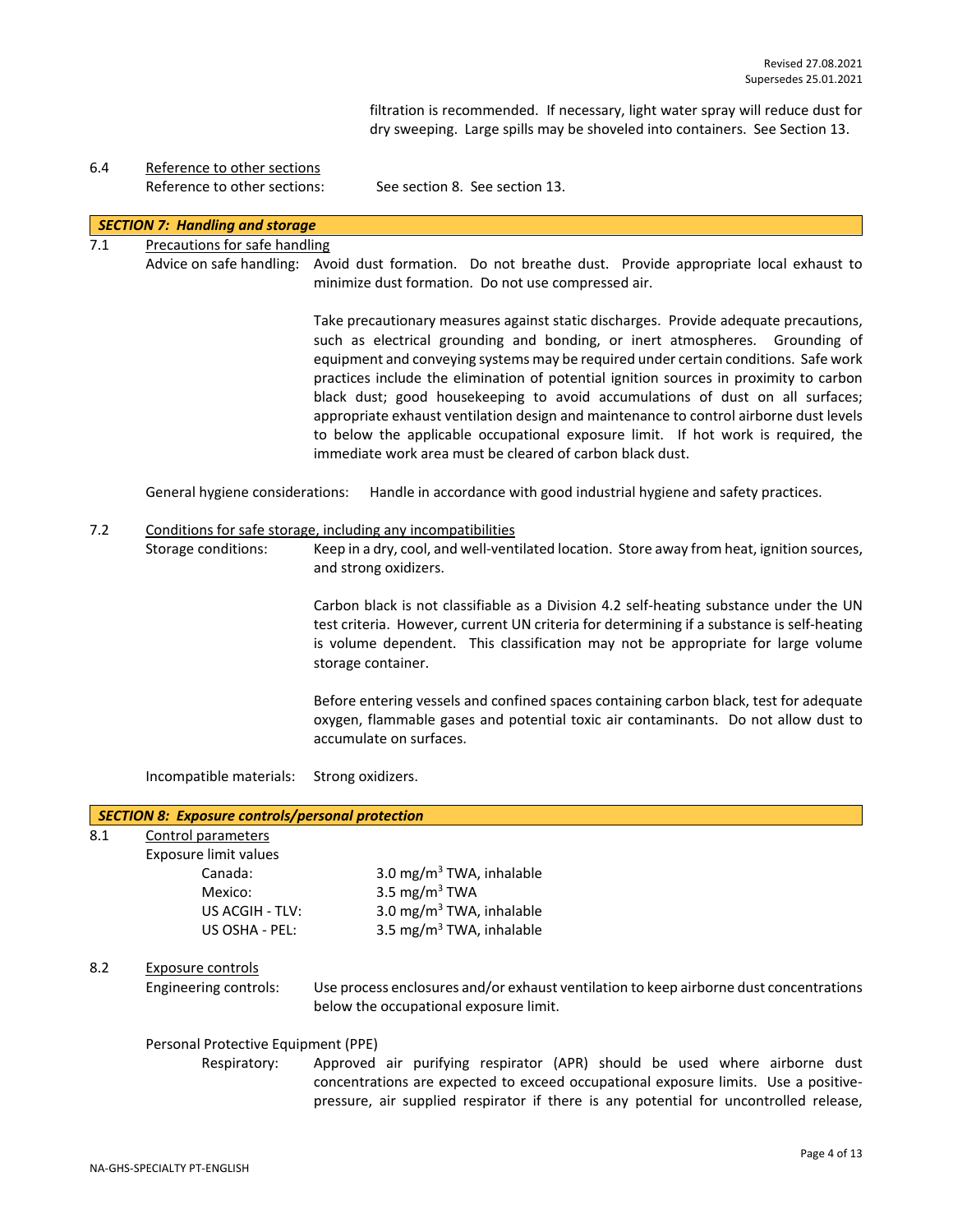exposure levels are not known, or in circumstances where APRs may not provide adequate protection.

When respiratory protection is required to minimize exposures to carbon black, programs should follow the requirements of the appropriate governing body for the country, province or state. Selected references to respiratory protection standards are provided below:

- OSHA 29CFR1910.134, Respiratory Protection
- CR592 Guidelines for Selection and Use of Respiratory Protective Devices (CEN)
- German/European Standard DIN/EN 143, Respiratory Protective Devices for Dusty Materials (CEN)

| Hand protection:     | Wear protective gloves. Use a barrier cream. Wash hands and skin with mild<br>soap and water.                                                  |
|----------------------|------------------------------------------------------------------------------------------------------------------------------------------------|
| Eye/face protection: | Wear safety glasses or goggles.                                                                                                                |
| Skin protection:     | Wear general protective clothing to minimize skin contact. Wash clothing<br>daily. Work clothes should not be taken home.                      |
| Other:               | Emergency eyewash and safety showers should be in close proximity. Wash<br>hands and face thoroughly with mild soap before eating or drinking. |

Environmental exposure controls: In accordance with all local legislation and permit requirements.

| Information on basic physical and chemical properties |
|-------------------------------------------------------|
| powder or pellet                                      |
| black                                                 |
| odorless                                              |
| not applicable                                        |
| not applicable                                        |
| not applicable                                        |
| not applicable                                        |
| not applicable                                        |
| not applicable                                        |
| not applicable                                        |
| not flammable                                         |
| Dust may form explosible mixture in air               |
|                                                       |
| not available                                         |
| 50 $g/m^3$ (dust)                                     |
| not applicable                                        |
| $1.7 - 1.9$ g/cm <sup>3</sup>                         |
| 1.25-40 lb/ft <sup>3</sup> , 20-640 kg/m <sup>3</sup> |
| 200-680 kg/m <sup>3</sup>                             |
| 20-380 kg/m <sup>3</sup>                              |
| insoluble                                             |
| 4-11 [50 g/l water, 68ºF (20ºC)]                      |
| not applicable                                        |
| not applicable                                        |
| not applicable                                        |
| $>140$ <sup>o</sup> C                                 |
|                                                       |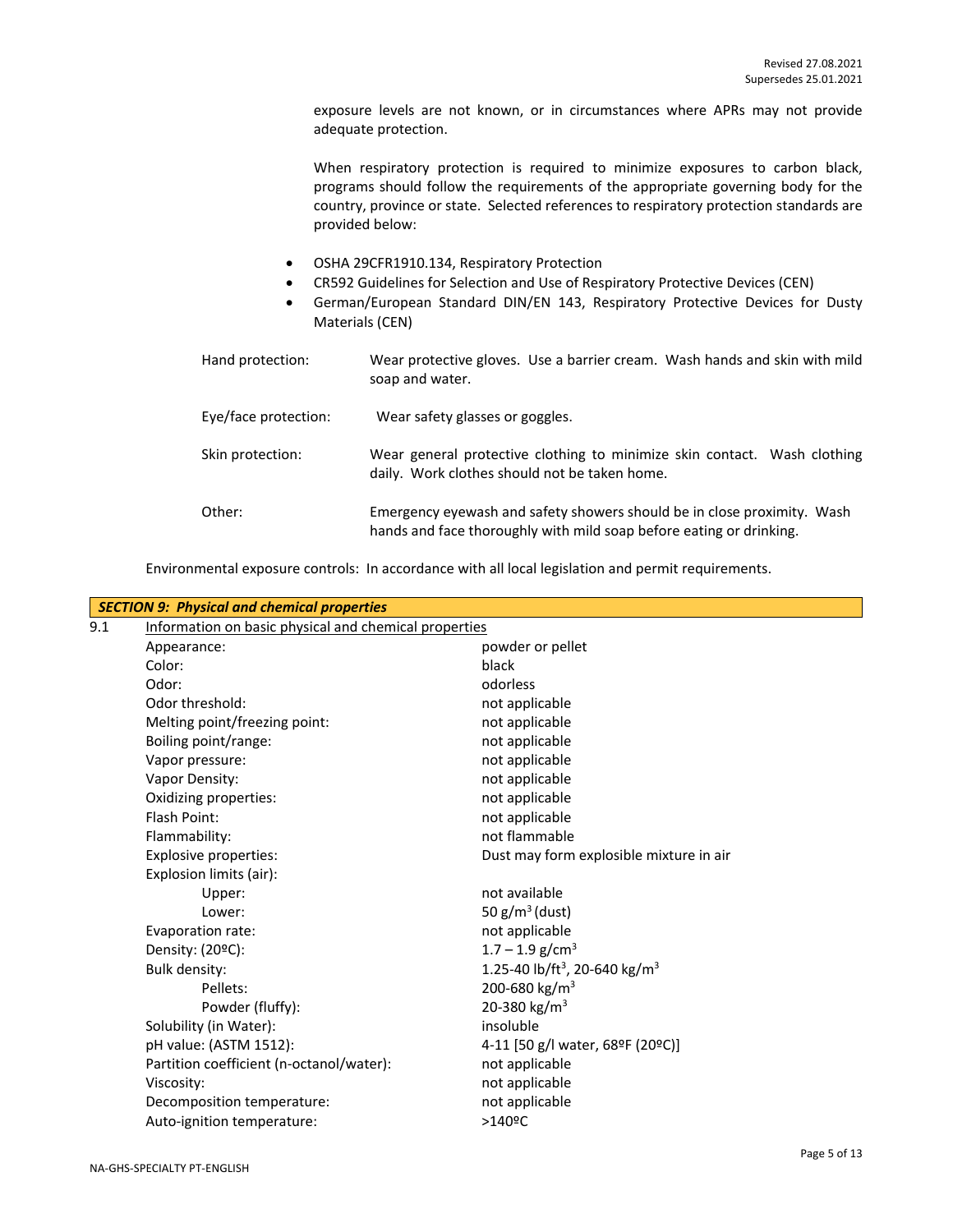|      | Minimum Ignition temperature:                                     | >500ºC (BAM Furnace)(VDI 2263)                                               |  |  |
|------|-------------------------------------------------------------------|------------------------------------------------------------------------------|--|--|
|      | Minimum ignition energy:                                          | >315ºC (Godberg-Greenwald Furnace)(VDI 2263)<br>>10,000 mJ (VDI 2263)        |  |  |
|      | Ignition energy:                                                  | not available                                                                |  |  |
|      | Maximum absolute explosion pressure:                              | 10 bar (VDI 2263)                                                            |  |  |
|      | Maximum rate of pressure rise:                                    | 30-400 bar/sec (VDI 2263 and ASTM E1226-88)                                  |  |  |
|      | <b>Burn Velocity:</b>                                             | > 45 seconds (not classified as "highly flammable" or "easily                |  |  |
|      |                                                                   | ignitable")                                                                  |  |  |
|      | Kst Value:                                                        | not available                                                                |  |  |
|      | Dust explosion classification:                                    | ST <sub>1</sub>                                                              |  |  |
|      | Decomposition temperature:                                        | not applicable                                                               |  |  |
| 9.2  | Other information                                                 |                                                                              |  |  |
|      | Not available                                                     |                                                                              |  |  |
|      | <b>SECTION 10: Stability and reactivity</b>                       |                                                                              |  |  |
| 10.1 | Reactivity                                                        |                                                                              |  |  |
|      | Reactivity:                                                       | May react exothermically upon contact with strong oxidizers.                 |  |  |
| 10.2 | Chemical stability                                                |                                                                              |  |  |
|      | Stability:                                                        | Stable under normal ambient conditions.                                      |  |  |
|      |                                                                   |                                                                              |  |  |
|      | <b>Explosion data</b>                                             |                                                                              |  |  |
|      | Sensitivity to mechanical impact:                                 | Not sensitive to mechanical impact                                           |  |  |
|      | Sensitivity to static discharge:                                  | Dust may form explosible mixture in air. Avoid dust formation. Do not create |  |  |
|      |                                                                   | a dust cloud. Take precautionary measures against static discharges. Ensure  |  |  |
|      |                                                                   | all equipment is earthed/grounded before beginning transfer operation.       |  |  |
| 10.3 | Possibility of hazardous reactions                                |                                                                              |  |  |
|      | Hazardous polymerization:                                         | Does not occur.                                                              |  |  |
|      |                                                                   |                                                                              |  |  |
|      | Possibility of hazardous reactions: None under normal conditions. |                                                                              |  |  |
| 10.4 | Conditions to avoid                                               |                                                                              |  |  |
|      | Conditions to avoid:                                              | Avoid high temperatures >400°C (>752°F) and sources of ignition.             |  |  |
|      |                                                                   |                                                                              |  |  |
| 10.5 | Incompatible materials<br>Incompatible materials:                 | Strong oxidizers.                                                            |  |  |
|      |                                                                   |                                                                              |  |  |
| 10.6 | Hazardous decomposition products                                  |                                                                              |  |  |
|      | Hazardous decomposition products:                                 | Carbon monoxide, carbon dioxide, organic products of combustion,             |  |  |
|      | <b>SECTION 11: Toxicological information</b>                      | oxides of sulfur.                                                            |  |  |
| 11.1 | Information on toxicological effects                              |                                                                              |  |  |
|      | <b>Acute Toxicity:</b>                                            |                                                                              |  |  |
|      | Oral LD50:                                                        | $LD_{50}$ (rat) > 8000 mg/kg. (Equivalent to OECD TG 401)                    |  |  |
|      | Inhalation LD50:                                                  | No data available                                                            |  |  |
|      |                                                                   |                                                                              |  |  |
|      | Dermal LD50:                                                      | No data available                                                            |  |  |
|      | Skin corrosion/irritation:                                        | Rabbit: not irritating. (Equivalent to OECD TG 404)                          |  |  |
|      |                                                                   | Edema = $0$ (max. attainable irritation score: 4)                            |  |  |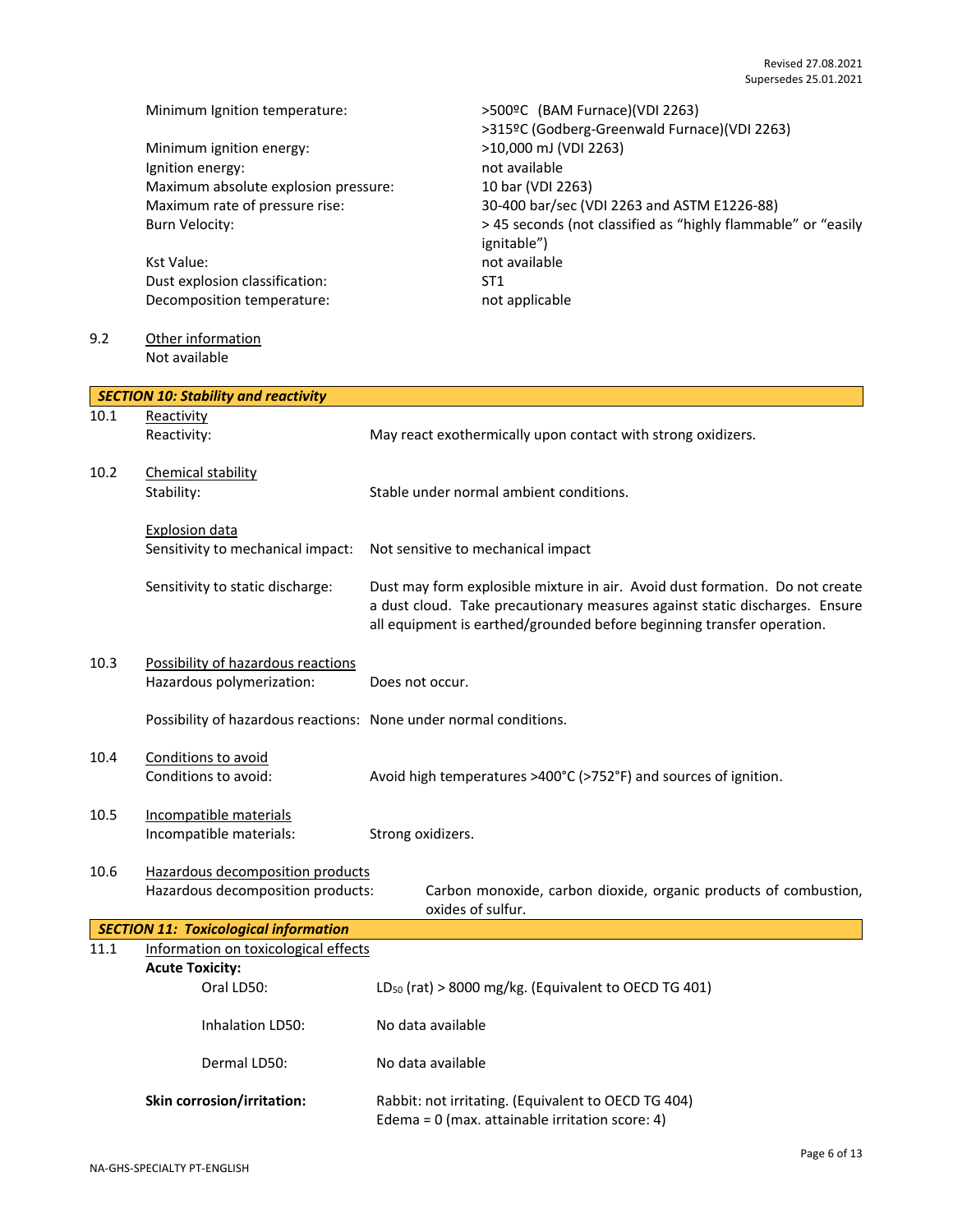Erythema = 0 (max. attainable irritation score: 4) Assessment: Not irritating to skin.

**Serious eye damage/irritation:** Rabbit: not irritating. (OECD TG 405) Cornea: 0 (max. attainable irritation score: 4) Iris: 0 (max. attainable irritation score: 2) Conjunctivae: 0 (max. attainable irritation score: 3) Chemosis: 0 (max. attainable irritation score: 4) Assessment: Not irritating to the eyes.

| <b>Sensitization:</b> | Guinea pig skin (Buehler Test): Not sensitizing (OECD TG 406) |
|-----------------------|---------------------------------------------------------------|
|                       | Assessment: Not sensitizing in animals.                       |
|                       | No cases of sensitization in humans have been reported.       |

**Germ cell mutagenicity:** *In vitro:* Carbon black is not suitable to be tested directly in bacterial (Ames test) and other *in vitro* systems because of its insolubility. However, when organic solvent extracts of carbon black have been tested, results showed no mutagenic effects. Organic solvent extracts of carbon black can contain traces of polycyclic aromatic hydrocarbons (PAHs). A study to examine the bioavailability of these PAHs showed that they are very tightly bound to carbon black and are not bioavailable (Borm, 2005).

> *In vivo:* In an experimental investigation, mutational changes in the *hprt* ene were reported in alveolar epithelial cells in the rat following inhalation exposure to carbon black (Driscoll*,* 1997). This observation is considered to be rat-specific and a consequence of "lung overload," which leads to chronic inflammation and release of reactive oxygen species. This is considered to be a secondary genotoxic effect and, thus, carbon black itself would not be considered to be mutagenic.

> Assessment: *In vivo* mutagenicity in rats occurs by mechanisms secondary to a threshold effect and is a consequence of "lung overload," which leads to chronic inflammation and the release of genotoxic oxygen species. This mechanism is considered to be a secondary genotoxic effect and, thus, carbon black itself would not be considered to be mutagenic.

| Carcinogenicity: | Animal toxicity | Rat, oral, duration 2 years.<br>Effect: no tumors.                                                    |
|------------------|-----------------|-------------------------------------------------------------------------------------------------------|
|                  |                 | Mouse, oral, duration 2 years.<br>Effect: no tumors.                                                  |
|                  |                 | Mouse, dermal, duration 18 months.<br>Effect: no skin tumors.                                         |
|                  |                 | Rat, inhalation, duration 2 years.<br>Target organ: lungs.<br>Effect: inflammation, fibrosis, tumors. |

Note: Tumors in the rat lung are considered to be related to "lung overload" rather than to a specific chemical effect of carbon black itself in the lung. These effects in rats have been reported in many studies on other poorly soluble inorganic particles and appear to be rat specific (ILSI, 2000). Tumors have not been observed in other species (i.e., mouse and hamster) for carbon black or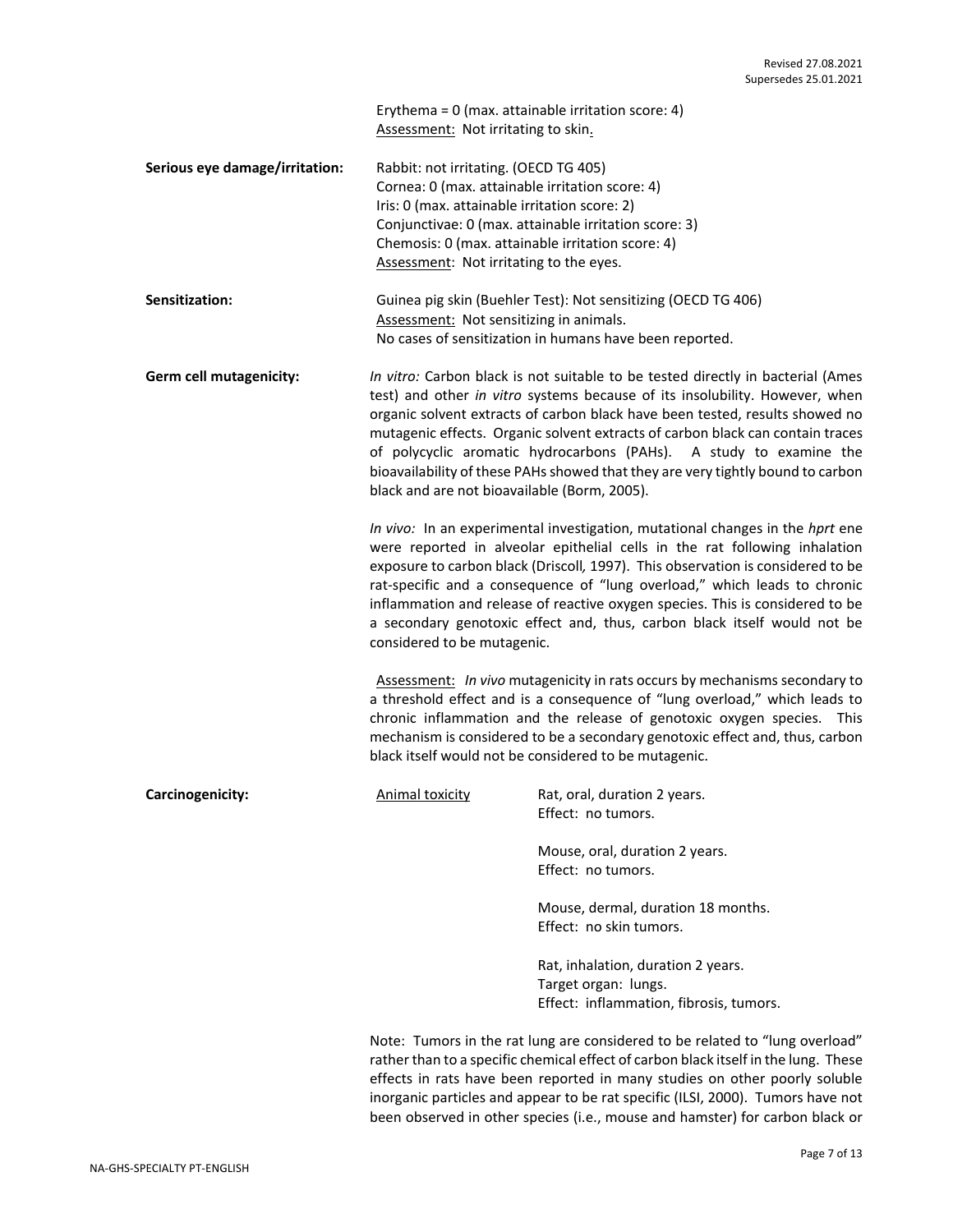other poorly soluble particles under similar circumstances and study conditions.

## Mortality studies (human data)

A study on carbon black production workers in the UK (Sorahan, 2001) found an increased risk of lung cancer in two of the five plants studied; however, the increase was not related to the dose of carbon black. Thus, the authors did not consider the increased risk in lung cancer to be due to carbon black exposure. A German study of carbon black workers at one plant (Morfeld, 2006; Buechte, 2006) found a similar increase in lung cancer risk but, like the Sorahan, 2001 (UK study), found no association with carbon black exposure. A large US study of 18 plants showed a reduction in lung cancer risk in carbon black production workers (Dell*,* 2006). Based upon these studies, the February 2006 Working Group at the International Agency for Research on Cancer (IARC) concluded that the human evidence for carcinogenicity was *inadequate* (IARC, 2010).

Since the IARC evaluation of carbon black, Sorahan and Harrington (2007) have re-analyzed the UK study data using an alternative exposure hypothesis and found a positive association with carbon black exposure in two of the five plants. The same exposure hypothesis was applied by Morfeld and McCunney (2009) to the German cohort; in contrast, they found no association between carbon black exposure and lung cancer risk and, thus, no support for the alternative exposure hypothesis used by Sorahan and Harrington.

Overall, as a result of these detailed investigations, no causative link between carbon black exposure and cancer risk in humans has been demonstrated.

#### IARC cancer classification

In 2006 IARC re-affirmed its 1995 finding that there is *"inadequate evidence"* from human health studies to assess whether carbon black causes cancer in humans. IARC concluded that there is *"sufficient evidence*" in experimental animal studies for the carcinogenicity of carbon black. IARC's overall evaluation is that carbon black is *"possibly carcinogenic to humans (Group 2B)".* This conclusion was based on IARC's guidelines, which generally require such a classification if one species exhibits carcinogenicity in two or more animal studies (IARC, 2010).

Solvent extracts of carbon black were used in one study of rats in which skin tumors were found after dermal application and several studies of mice in which sarcomas were found following subcutaneous injection. IARC concluded that there was *"sufficient evidence"* that carbon black extracts can cause cancer in animals (Group 2B).

## ACGIH cancer classification

Confirmed Animal Carcinogen with Unknown Relevance to Humans (Category A3 Carcinogen).

Assessment: Applying the guidelines of self-classification under the Globally Harmonized System of Classification and Labeling of Chemicals, carbon black is not classified as a carcinogen. Lung tumors are induced in rats as a result of repeated exposure to inert, poorly soluble particles like carbon black and other poorly soluble particles. Rat tumors are a result of a secondary non-genotoxic mechanism associated with the phenomenon of lung overload. This is a species-specific mechanism that has questionable relevance for classification in humans. In support of this opinion, the CLP Guidance for Specific Target Organ Toxicity – Repeated Exposure (STOT-RE), cites lung overload under mechanisms not relevant to humans. Human health studies show that exposure to carbon black does not increase the risk of carcinogenicity.

## **Reproductive and developmental toxicity:** Assessment: No effects on reproductive organs or fetal development have been reported in long-term repeated dose toxicity studies in animals.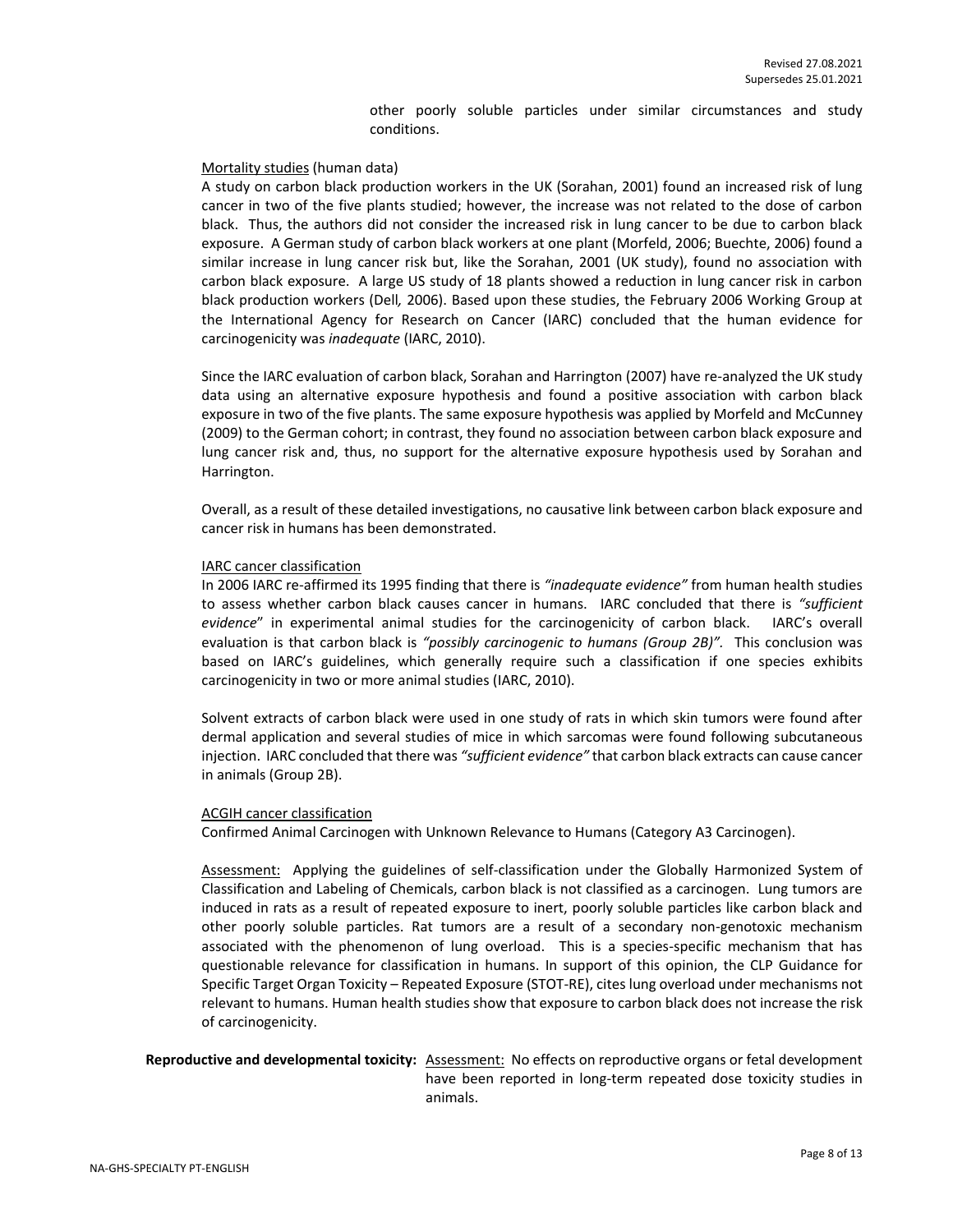**Specific target organ toxicity – single exposure (STOT-SE):** Assessment: Based on available data, specific

target organ toxicity is not expected after single oral, single inhalation, or single dermal exposure.

#### **Specific target organ toxicity – repeated exposure (STOT-RE):**

## Animal toxicity

Repeated dose toxicity: inhalation (rat), 90 days, No Observed Adverse Effect Concentration (NOAEC) = 1.1 mg/m<sup>3</sup> (respirable)

Target organ/effects at higher doses are lung inflammation, hyperplasia, and fibrosis.

Repeated dose toxicity: oral (mouse), 2 yrs, No Observed Effect Level (NOEL) = 137 mg/kg (body wt.)

Repeated dose toxicity: oral (rat), 2 yrs, NOEL = 52 mg/kg (body wt.)

Although carbon black produces pulmonary irritation, cellular proliferation, fibrosis, and lung tumors in the rat under conditions of lung overload, there is evidence to demonstrate that this response is principally a species-specific response that is not relevant to humans.

#### Morbidity studies (human data)

Results of epidemiological studies of carbon black production workers suggest that cumulative exposure to carbon black may result in small, non-clinical decrements in lung function. A U.S. respiratory morbidity study suggested a 27 ml decline in FEV<sub>1</sub> from a 1 mg/m<sup>3</sup> 8 hour TWA daily (inhalable fraction) exposure over a 40-year period (Harber, 2003). An earlier European investigation suggested that exposure to 1 mg/m<sup>3</sup> (inhalable fraction) of carbon black over a 40-year working lifetime would result in a 48 ml decline in FEV<sup>1</sup> (Gardiner, 2001). However, the estimates from both studies were only of borderline statistical significance. Normal age-related decline over a similar period of time would be approximately 1200 ml.

In the U.S. study, 9% of the highest non-smokers exposure group (in contrast to 5% of the unexposed group) reported symptoms consistent with chronic bronchitis. In the European study, methodological limitations in the administration of the questionnaire limit the conclusions that can be drawn about reported symptoms. This study, however, indicated a link between carbon black and small opacities on chest films, with negligible effects on lung function.

#### Assessment:

**Inhalation** - Applying the guidelines of self-classification under GHS, carbon black is not classified under STOT-RE for effects on the lung. Classification is not warranted on the basis of the unique response of rats resulting from "lung overload" following exposure to poorly soluble particles such as carbon black. The pattern of pulmonary effects in the rat, such as inflammation and fibrotic responses, are not observed in other rodent species, non-human primates, or humans under similar exposure conditions. Lung overload does not appear to be relevant for human health. Overall, the epidemiological evidence from well-conducted investigations has shown no causative link between carbon black exposure and the risk of non-malignant respiratory disease in humans. A STOT-RE classification for carbon black after repeated inhalation exposure is not warranted.

**Oral:** Based on available data, specific target organ toxicity is not expected after repeated oral exposure.

**Dermal:** Based on available data and the chemical-physical properties (insolubility, low absorption potential), specific target organ toxicity is not expected after repeated dermal exposure.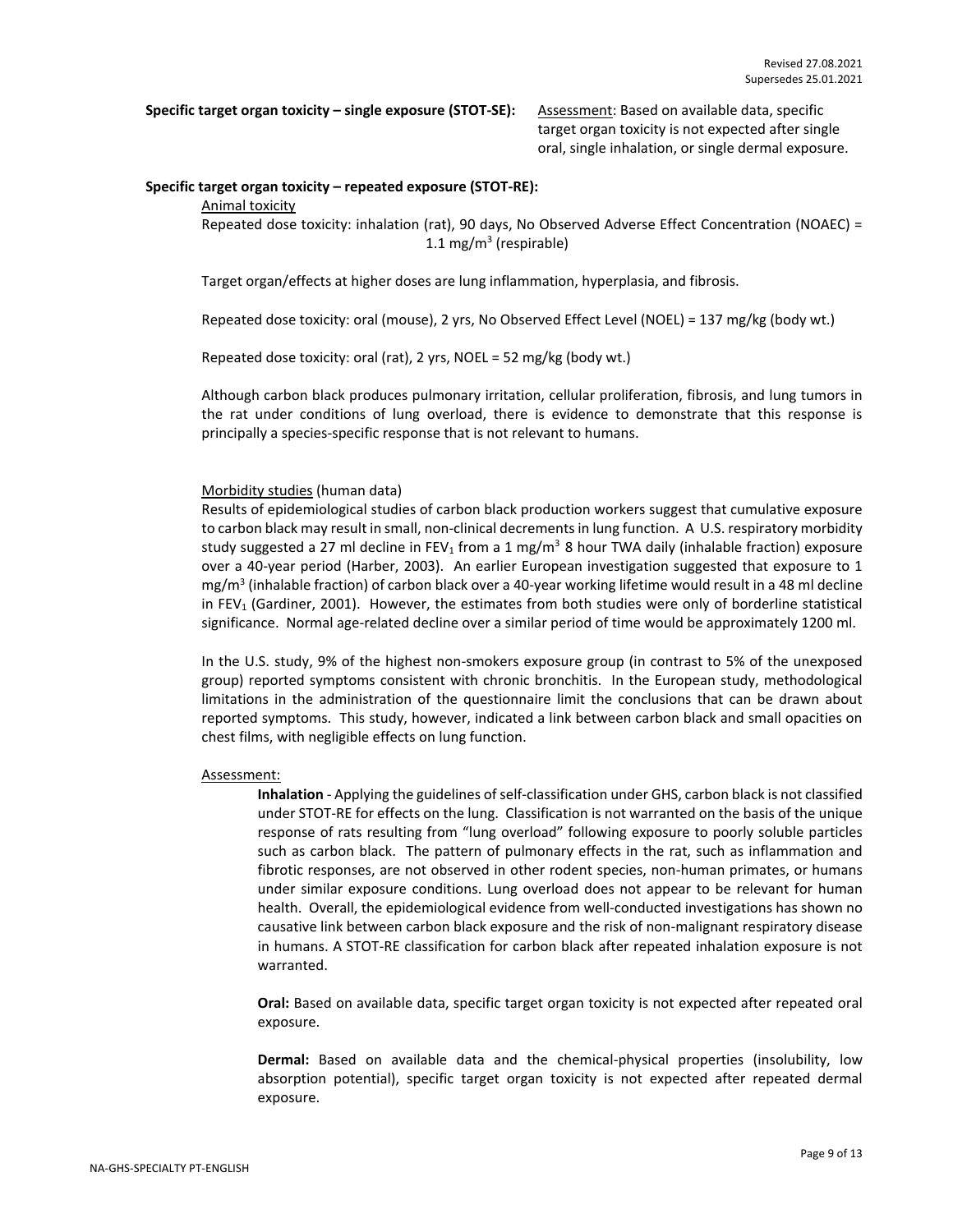## Aspiration hazard: **Assessment: Based on industrial experience and the available data, no aspiration hazard** is expected.

|      | <b>SECTION 12: Ecological information</b>                                                             |                                                                                                             |  |
|------|-------------------------------------------------------------------------------------------------------|-------------------------------------------------------------------------------------------------------------|--|
| 12.1 | <b>Toxicity</b><br>Aquatic toxicity:                                                                  |                                                                                                             |  |
|      | Acute fish toxicity:                                                                                  | LCO (96 h) 1000mg/l, Species: Brachydanio rerio (zebrafish), Method:<br>OECD Guideline 203                  |  |
|      | Acute invertebrate toxicity:                                                                          | EC50 (24 h) > 5600 mg/l, Species: Daphnia magna (waterflea),<br>Method: OECD Guideline 202                  |  |
|      | Acute algae toxicity:                                                                                 | EC50 (72 h) >10,000 mg/l, NOEC 10,000 mg/l, Species: Scenedesmus<br>subspicatus, Method: OECD Guideline 201 |  |
|      | Activated sludge:                                                                                     | ECO (3 h) > 400 mg/l, EC10 (3h): ca. 800 mg/l, Method: DEV L3 (TTC<br>test)                                 |  |
| 12.2 | Persistence and degradability                                                                         | Not soluble in water. Expected to remain on soil surface. Not expected to degrade.                          |  |
| 12.3 | Bioaccumulative potential<br>Not expected because of the physicochemical properties of the substance. |                                                                                                             |  |
| 12.4 | Mobility in soil<br>Not expected to migrate. Insoluble.                                               |                                                                                                             |  |
| 12.5 | Results of PBT and vPvB assessment<br>Carbon black is not a PBT or a vPvB.                            |                                                                                                             |  |
| 12.6 | Other adverse effects<br>Not available.                                                               |                                                                                                             |  |
|      | <b>SECTION 13: Disposal considerations</b>                                                            |                                                                                                             |  |

## 13.1 Product disposal

Product should be disposed of in accordance with the regulations issued by the appropriate federal, provincial, state, and local authorities.

| Canada: | Not a hazardous waste under provincial regulations |
|---------|----------------------------------------------------|
| USA:    | Not a hazardous waste under U.S. RCRA, 40 CFR 261. |

## 13.2 Container/Packaging disposal

Empty packaging must be disposed of in accordance with national and local laws.

## *SECTION 14: Transport information*

The International Carbon Black Association organized the testing of seven ASTM reference carbon blacks according to the UN method, Self-Heating Solids. All seven reference carbon blacks were found to be "Not a self-heating substance of Division 4.2." The same carbon blacks were tested according to the UN method, Readily Combustible Solids and found to be "Not a readily combustible solid of Division 4.1;" under current UN Recommendations on the Transport of Dangerous Goods.

The following organizations do not classify carbon black as a "hazardous cargo" if it is "carbon, non-activated, mineral origin." Birla Carbon's carbon black products meet this definition.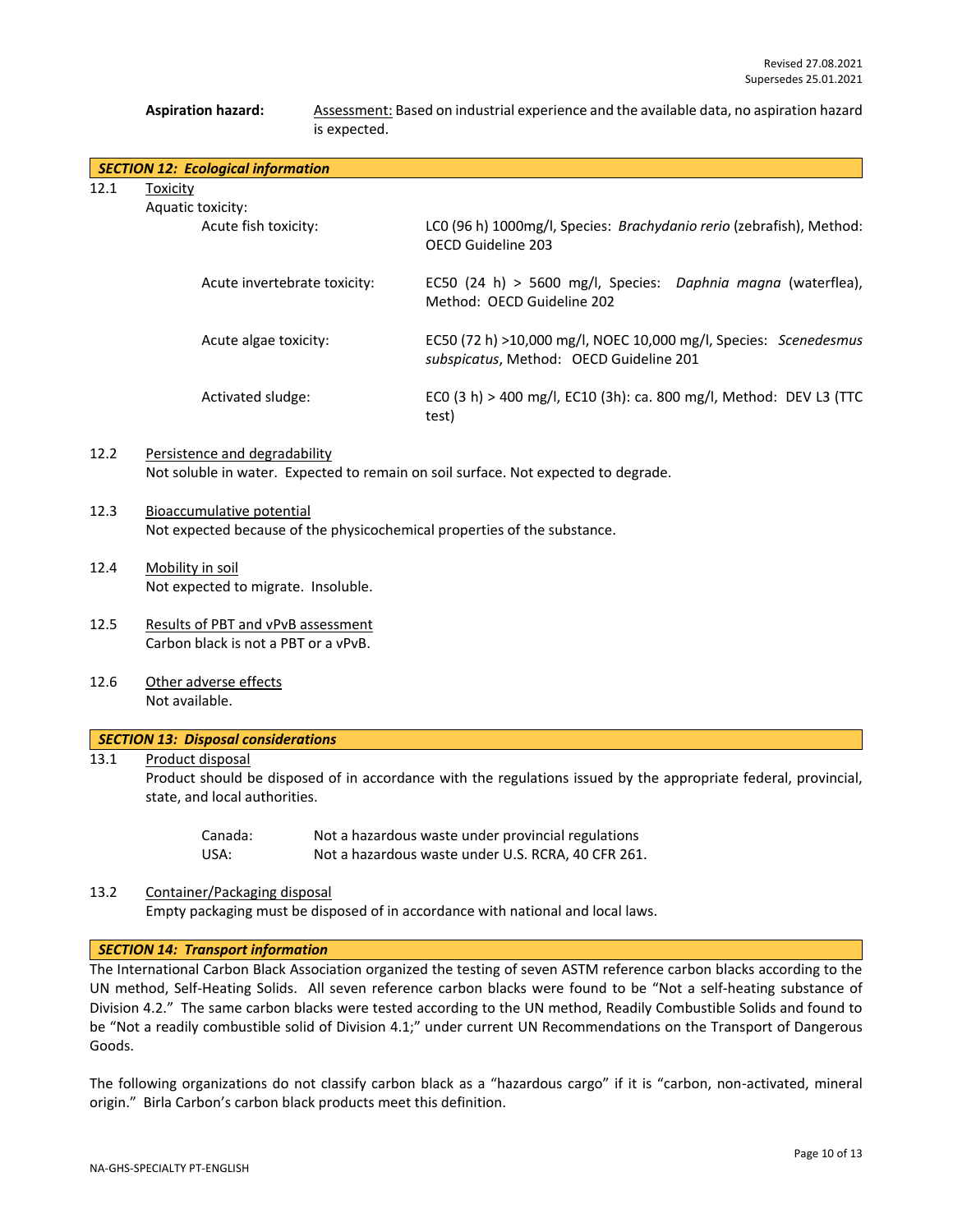|      | <b>DOT</b>                                                                                             |                                           | <b>IMDG</b>                                                                                                            | <b>RID</b>                                                                                                                            | <b>ADR</b>                              | ICAO (air) | <b>IATA</b> |  |  |  |  |
|------|--------------------------------------------------------------------------------------------------------|-------------------------------------------|------------------------------------------------------------------------------------------------------------------------|---------------------------------------------------------------------------------------------------------------------------------------|-----------------------------------------|------------|-------------|--|--|--|--|
|      | 14.1<br>14.2<br>14.3<br>14.4                                                                           | UN/ID No<br>Hazard class<br>Packing group | Proper shipping name                                                                                                   | Not regulated<br>Not regulated<br>Not regulated<br>Not regulated                                                                      |                                         |            |             |  |  |  |  |
|      | <b>SECTION 15: Regulatory information</b>                                                              |                                           |                                                                                                                        |                                                                                                                                       |                                         |            |             |  |  |  |  |
| 15.1 | <b>Hazard Classification</b><br>USA:<br>Mexico:<br>Canada:                                             |                                           | OSHA (29 CFR 1910.1200):<br>NOM-018-STPS-2000:<br><b>WHMIS 2015:</b>                                                   |                                                                                                                                       | Hazardous<br>Not hazardous<br>Hazardous |            |             |  |  |  |  |
|      | International Inventories<br>Carbon black, CAS number 1333-86-4, appears on the following inventories: |                                           |                                                                                                                        |                                                                                                                                       |                                         |            |             |  |  |  |  |
|      |                                                                                                        |                                           | Australia:<br>Canada:<br>China:<br>Europe (EU):<br>Japan:<br>Korea:<br>Philippines:<br>Taiwan:<br>New Zealand:<br>USA: | <b>AICS</b><br><b>DSL</b><br><b>IECSC</b><br><b>ENCS</b><br><b>KECI</b><br><b>PICCS</b><br><b>TCSI</b><br><b>NZIOC</b><br><b>TSCA</b> | EINECS (EINECS-RN: 215-609-9)           |            |             |  |  |  |  |
|      | <b>United States</b>                                                                                   |                                           |                                                                                                                        |                                                                                                                                       |                                         |            |             |  |  |  |  |

SARA 313 (TRI): Carbon black is not a SARA 313 chemical.

The reporting threshold for 21 Polycyclic Aromatic Compounds (PACs) has been lowered to 100 pounds per year manufactured, processed, or otherwise used. (64 Fed. Reg. 58666 (Oct. 29, 1999).) The 100 pounds/yr applies to the cumulative total of 21 specific PACs. Section 1.5.1 indicates that the *de minimis* exemption (i.e., disregarding amounts less than 0.1%) has been eliminated for PACs. Carbon black may contain certain of these PACs and the user is advised to evaluate their own TRI reporting responsibilities. (Note: Benzo (g,h,i) perylene is listed separately and has a 10 lb. reporting threshold.)

SARA 311/312: applies if carbon black is present at any one time in amounts equal to or greater than 10,000 pounds.

| Immediate health hazard:           | No. |
|------------------------------------|-----|
| Delayed (chronic) health hazard:   | Yes |
| Sudden release of pressure hazard: | No. |
| Reactive hazard:                   | No. |

California Safe Drinking Water and Toxics Enforcement Act of 1986 (Proposition 65): "Carbon black (airborne, unbound particles of respirable size)" is a California Proposition 65 listed substance. Certain polycyclic aromatic hydrocarbons (PAHs) that may be found adsorbed onto the surface of carbon black are California Proposition 65 listed substances. Certain metals, including arsenic, cadmium, lead, mercury, and nickel, may be present on and/or in carbon black and are California Proposition 65 listed substances. "Carbon-black extracts" is a California Proposition 65 listed substance.

## Canada

Worker Hazardous Material Information System (WHMIS), Classification Combustible Dust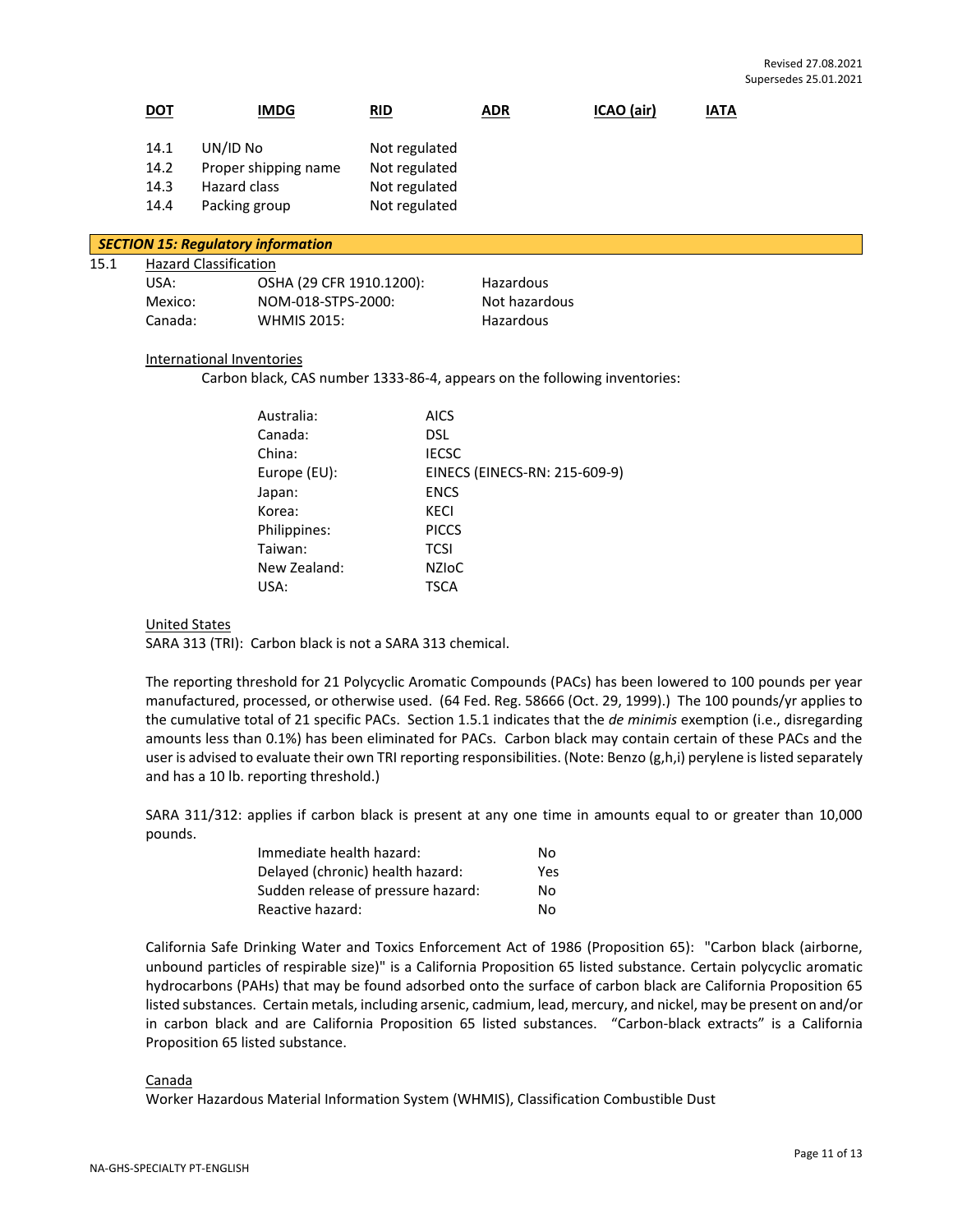Statement of Equivalence: "This product has been classified in accordance with the hazard criteria of the Controlled Products Regulations and MSDS/SDS contains all the information required by the Controlled Products Regulations."

| <b>SECTION 16: Other Information</b> |                                  |                                    |                                  |  |  |  |  |
|--------------------------------------|----------------------------------|------------------------------------|----------------------------------|--|--|--|--|
| <b>Contact Information</b>           |                                  |                                    |                                  |  |  |  |  |
| Birla Carbon U.S.A., Inc.            | Birla Carbon Brasil Ltda.        | Birla Carbon Egypt S.A.E.          | Birla Carbon China (Weifang)     |  |  |  |  |
| 370 Columbian Chemicals Lane         | Estrada Renê Fonseca S/N         | El-Nahda Road                      | Co., Ltd.                        |  |  |  |  |
| Franklin, LA 70538-1149, U.S.A.      | Cubatão SP Brazil                | Amreya, Alexandria, Egypt          | Binhai Economic Development      |  |  |  |  |
| Telephone +1 337 836 5641            | CEP 11573-904                    | +20 3 47 70 102                    | Zone                             |  |  |  |  |
|                                      | PABX Operator +55 13 3362 7100   |                                    | Weifang, Shandong, 262737,       |  |  |  |  |
|                                      |                                  |                                    | <b>PRC</b>                       |  |  |  |  |
|                                      |                                  |                                    | Telephone +86 (0536) 530 5978    |  |  |  |  |
| Birla Carbon U.S.A., Inc.            | Birla Carbon Italy S.R.L.        | Birla Carbon India Private Limited | Birla Carbon China (Jining) Co.  |  |  |  |  |
| 3500 South Road S                    | Via S Cassiano, 140              | K-16, Phase II, SIPCOT Industrial  | Ltd.                             |  |  |  |  |
| Ulysses, KS 67880-8103, U.S.A.       | I - 28069 San Martino di Trecate | Complex                            | Room 1428, Hongxing              |  |  |  |  |
| Telephone +1 620 356 3151            | (NO) Italy                       | Gummidipoondi - 601201             | International B                  |  |  |  |  |
|                                      | Telephone +39 0321 7981          | Dist: Thiruvallur, Tamil Nadu      | Shandong Province, Jining        |  |  |  |  |
|                                      |                                  | India                              | China 272000                     |  |  |  |  |
|                                      |                                  | +91 44 279 893 01                  | +86 177 5371 2538                |  |  |  |  |
| Birla Carbon Canada Ltd.             | Birla Carbon Hungary Ltd.        | Birla Carbon India Private Limited | Birla Carbon Korea Co., Ltd.     |  |  |  |  |
| 755 Parkdale Ave, North              | H - 3581 Tiszaújváros            | Village Lohop, Patalganga,         | #1-3, Ulha-Dong                  |  |  |  |  |
| P.O. Box 3398, Station C             | P.O.B. 61, Hungary               | Taluka: Khalapur                   | Yeosu city, cheonnam 555-290,    |  |  |  |  |
| Hamilton, Ontario L8H 7M2            | Telephone +36 49 544 000         | Dist.: Raigad 410207               | Korea                            |  |  |  |  |
| Canada                               |                                  | Maharashtra, India                 | Telephone 82-61-688-3330         |  |  |  |  |
| Telephone +1 905 544 3343            |                                  | +91 22 2192 250133                 |                                  |  |  |  |  |
| Birla Carbon Brasil Ltda.            | Birla Carbon Spain, S.L.U.       | Birla Carbon India Private Limited | Birla Carbon Thailand Public Co. |  |  |  |  |
| Via Frontal km, 1, S/N. Polo         | Carretera Gajano-Pontejos        | Murdhwa Industrial Area            | Ltd.                             |  |  |  |  |
| Petroquimico                         | 39792 Gajano, Cantabria          | P.O. Renukook, Dist: Sonebhadra    | 44 M.1, T. Posa, A. Muang        |  |  |  |  |
| Camaçari Bahia Brazil                | Apartado 283, Santander, Spain   | $U.P. Pin - 231 217$               | Angthong 14000                   |  |  |  |  |
| CEP 42.810-320                       | Telephone +34 942 503030         | India                              | +66 35 672 150-4                 |  |  |  |  |
| Telephone +55 71 3616 1100           |                                  | +91 5446 252 387/88/89/90/91       |                                  |  |  |  |  |

Ingredients Disclosure List: Contains carbon black. See Section 2.

## References:

Borm, P.J.A., Cakmak, G., Jermann, E., Weishaupt C., Kempers, P., van Schooten,FJ., Oberdorster, G., Schins, RP. (2005) Formation of PAH-DNA adducts after in-vivo and vitro exposure of rats and lung cell to different commercial carbon blacks. Tox.Appl. Pharm. 1:205(2):157-67.

Buechte, S, Morfeld, P, Wellmann, J, Bolm-Audorff, U, McCunney, R, Piekarski, C. (2006) Lung cancer mortality and carbon black exposure – A nested case-control study at a German carbon black production plant. J.Occup. Env.Med. 12: 1242-1252.

Dell, L, Mundt, K, Luipold, R, Nunes, A, Cohen, L, Heidenreich, M, Bachand, A. (2006) A cohort mortality study of employees in the United States carbon black industry. J.Occup. Env. Med. 48(12): 1219-1229.

Driscoll KE, Deyo LC, Carter JM, Howard BW, Hassenbein DG and Bertram TA (1997) Effects of particle exposure and particleelicited inflammatory cells on mutation in rat alveolar epithelial cells. Carcinogenesis 18(2) 423-430.

Gardiner K, van Tongeren M, Harrington M. (2001) Respiratory health effects from exposure to carbon black: Results of the phase 2 and 3 cross sectional studies in the European carbon black manufacturing industry. Occup. Env. Med. 58: 496-503.

Harber P, Muranko H, Solis S, Torossian A, Merz B. (2003) Effect of carbon black exposure on respiratory function and symptoms. J. Occup. Env. Med. 45: 144-55.

ILSI Risk Science Institute Workshop: The Relevance of the Rat Lung Response to Particle to Particle Overload for Human Risk Assessment. Inh. Toxicol. 12:1-17 (2000).